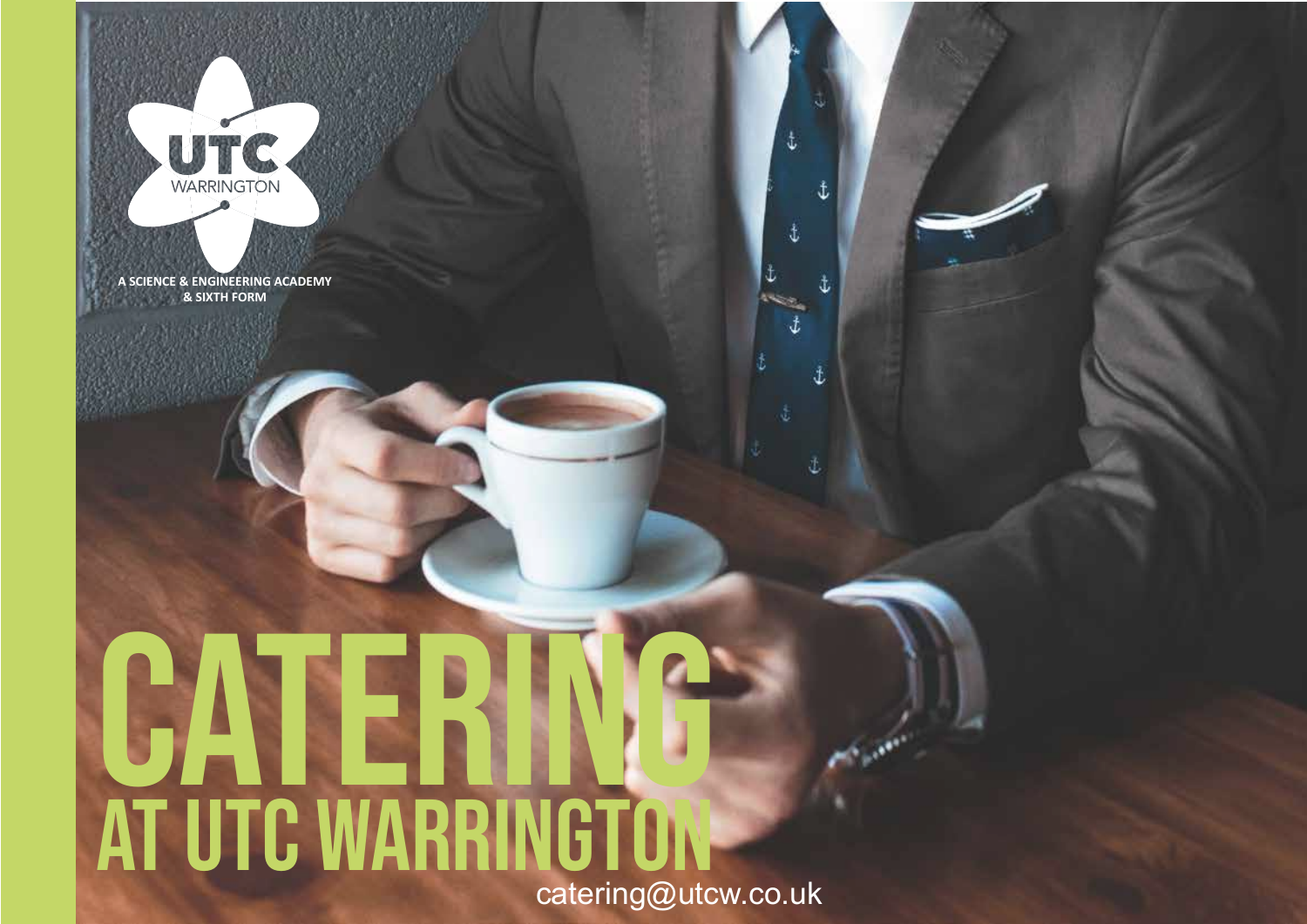| <b>DRINKS</b>                         |       |
|---------------------------------------|-------|
| English breakfast tea                 | £0.75 |
| <b>Freshly brewed coffee</b>          | £0.85 |
| Orange juice per person               | £0.75 |
| Apple juice per person                | £0.75 |
| Mineral water 500ml (still/sparkling) | £0.80 |
| Mineral water Litre (5 people)        | £1.80 |

| <b>SNACKS</b>                         |       |
|---------------------------------------|-------|
| <b>Biscuits</b>                       | £0.50 |
| Large freshly baked cookie            | £1.00 |
| Small freshly baked cookie            | £0.50 |
| Homemade mini tray-bake selection (3) | £1.30 |
| Homemade scones with jam & cream      | £1.35 |
| Fresh fruit platter per head          | £2.10 |
| <b>Cheese and biscuits</b>            | £6.00 |
| Pate and bread                        | £4.50 |
| Large 12" pizza in a box              | £6.00 |
| Large 12" pizza in a box with chips   | £9.25 |



## **BREAKFAST**

| Croissant/Pain au chocolat                      | £1.20 |
|-------------------------------------------------|-------|
| Bacon on toast                                  | £1.90 |
| Sausage barm                                    | £1.70 |
| Breakfast wrap (bacon, hashbrown, egg & cheese) | £2.20 |
| Poached egg & flat mushrooms on a crusty roll   | £1.80 |
| <b>Mixed fruit skewer</b>                       | £1.00 |
| Yogurt pot with muesli topping                  | £1.20 |
| Muffin/Cupcake                                  | £1.25 |
| Fruit toast (per slice)                         | £0.75 |

Vegan & Gluten free options available at request only with prior notice.